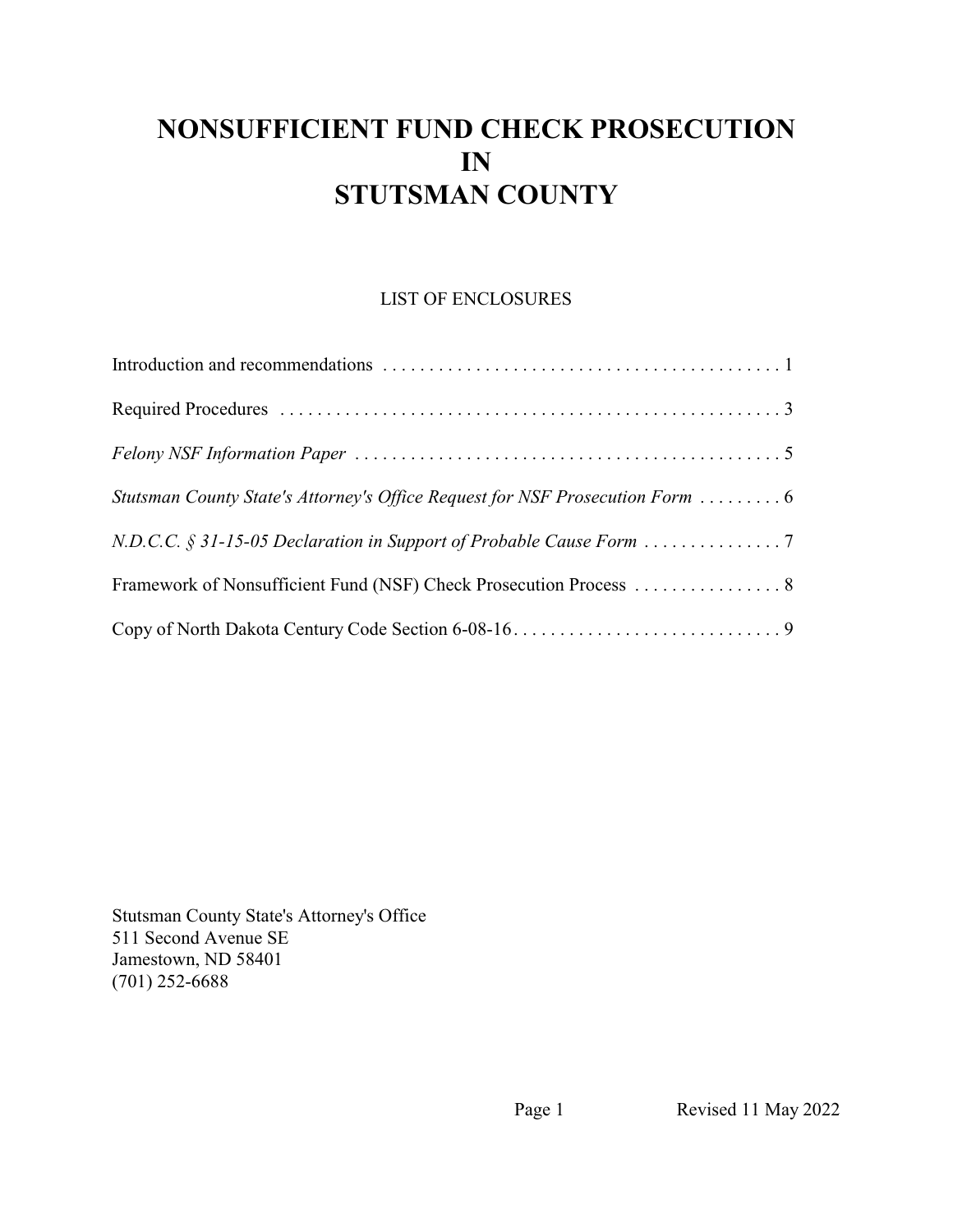## **INTRODUCTION**

In 1996, the Stutsman County State's Attorney recognized non-sufficient fund check prosecution had become quite problematic. The number of requests for prosecution of nonsufficient fund checks was over 1,000 a year. Crimes such as forgery and conspiracy using checks were increasing.

When the person who accepted the check did not verify the identity of the person who passed the check, the person whose name was on the front of the check commonly argued they did not pass the check and their argument was often successful. We needed to implement a process for verifying the identity of the check passer and stop taking in the cases where no verification was done.

By adopting a policy of taking checks only from persons who present a valid acceptable form of photo ID, or from persons who are personally known by the clerk, two things will be accomplished: (1) it will be harder for an NSF defendant to successfully argue the defendant did not pass the check; and (2) it will make it more difficult for someone to pass another's forged check.

## **RECOMMENDATIONS**

- 1. Do not accept two party checks, post dated checks, or checks that you must hold for some time before you present them for payment.
- 2. Carefully consider taking any out of state check. This office's power to obtain jurisdiction over residents in other states is very limited. We don't extradite from another state for misdemeanors. Checks under \$1,000.01 are misdemeanors.
- 3. Present all checks to your bank for payment within 14 days of receipt.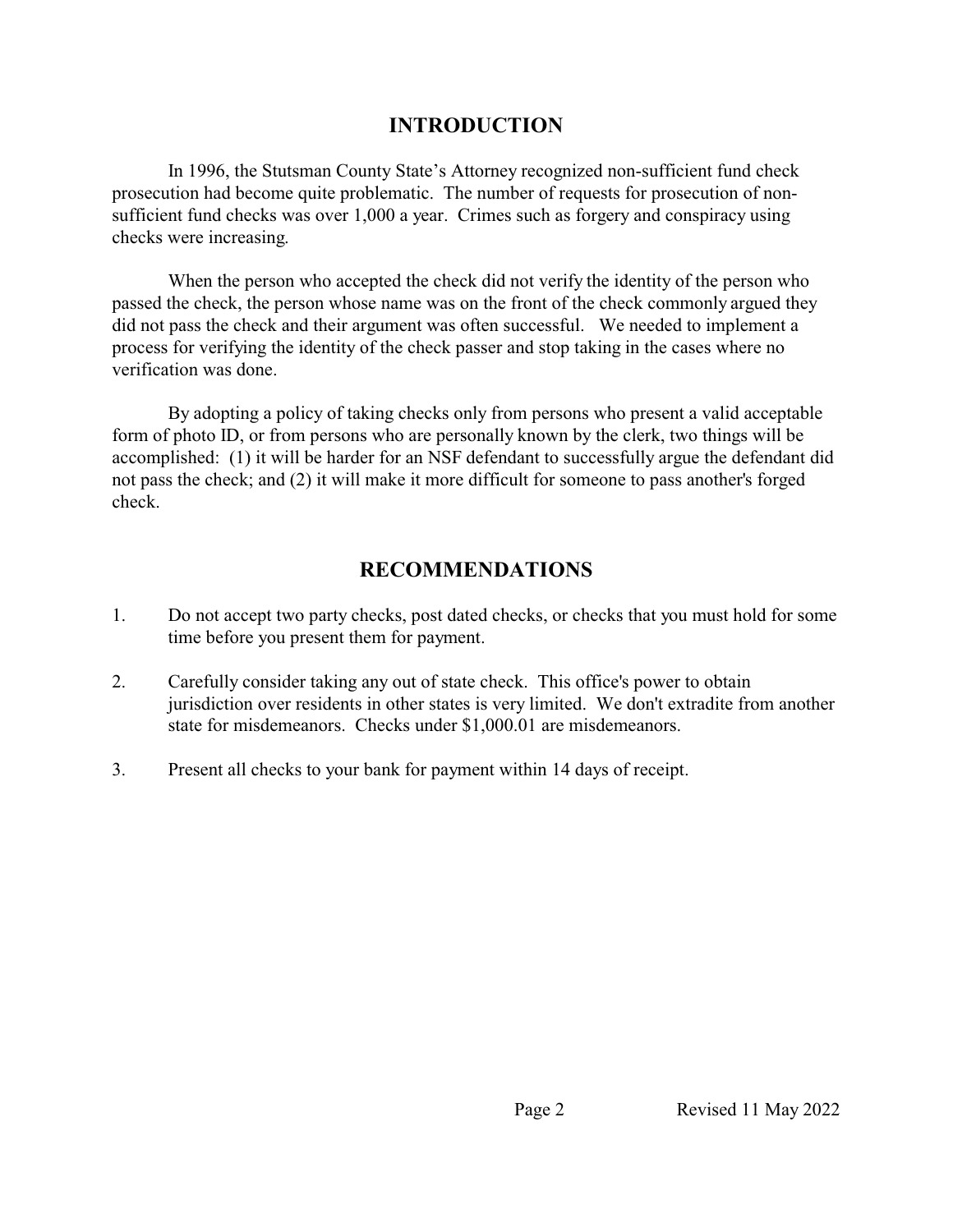# **REQUIRED PROCEDURES**

These procedures are effective 1 July 2000 the following procedures must be used to access criminal prosecution for nonsufficient fund checks from the Stutsman County State's Attorney's Office.

- 1. The check must have been presented in Stutsman County.
- 2. A driver's license or other photo ID issued by a government agency must have been used by the recipient to verify the identification of the person offering the check. Indicate that this was done by writing on the check the date of birth and the expiration date of the driver's license or the date of birth appearing on the other form of ID. There are two exceptions to the ID requirement. One is noted just below in paragraph 3. The other is for checks mailed to a business in Stutsman County, for payment of a debt that is in the name of the person signing the check and sending the check.
- 3. When the clerk personally knows the customer passing the check, the clerk must indicate it on the check by marking "PK" for **personally known**. This can be done instead of the ID process, but only if the clerk knows the name of the customer who passes the check simply by seeing the customer's face and will testify to this ability and the basis for it.
	- A. Examples of "personally known". I personally know my friends, my next door neighbors, and my relatives. I do not need an ID card to tell you who they are. I know them.
	- B. Example of "personally known". My day care provider knows me simply by seeing my face. I have been dropping off my children at her facility for several years and writing checks to her for several years. She knows my name, my wife's name, and my children's names because she has seen us many times. She bills us and has my address, emergency numbers, place of employment, and signature on file at her business. I am personally known to her. She knows my name, without question, on sight and she has a basis for that knowledge that would stand up in court. She does not need an ID card to identify me.
	- C. One example of **what is not "personally known".** As the customer approaches the counter, the customer's face is familiar to the clerk but the clerk does not know the customer's first and last name. This is not "personally known". The personally known exception to the ID requirement does not apply to this situation.
- 4. Verify the name, address, and phone number of the person offering the check are on the check and according to the offeror, are correct.
- 5. Initial or code the check so that it is clear who accepted the check.
- 6. Present the check to the bank for payment within 14 days of receipt of the check.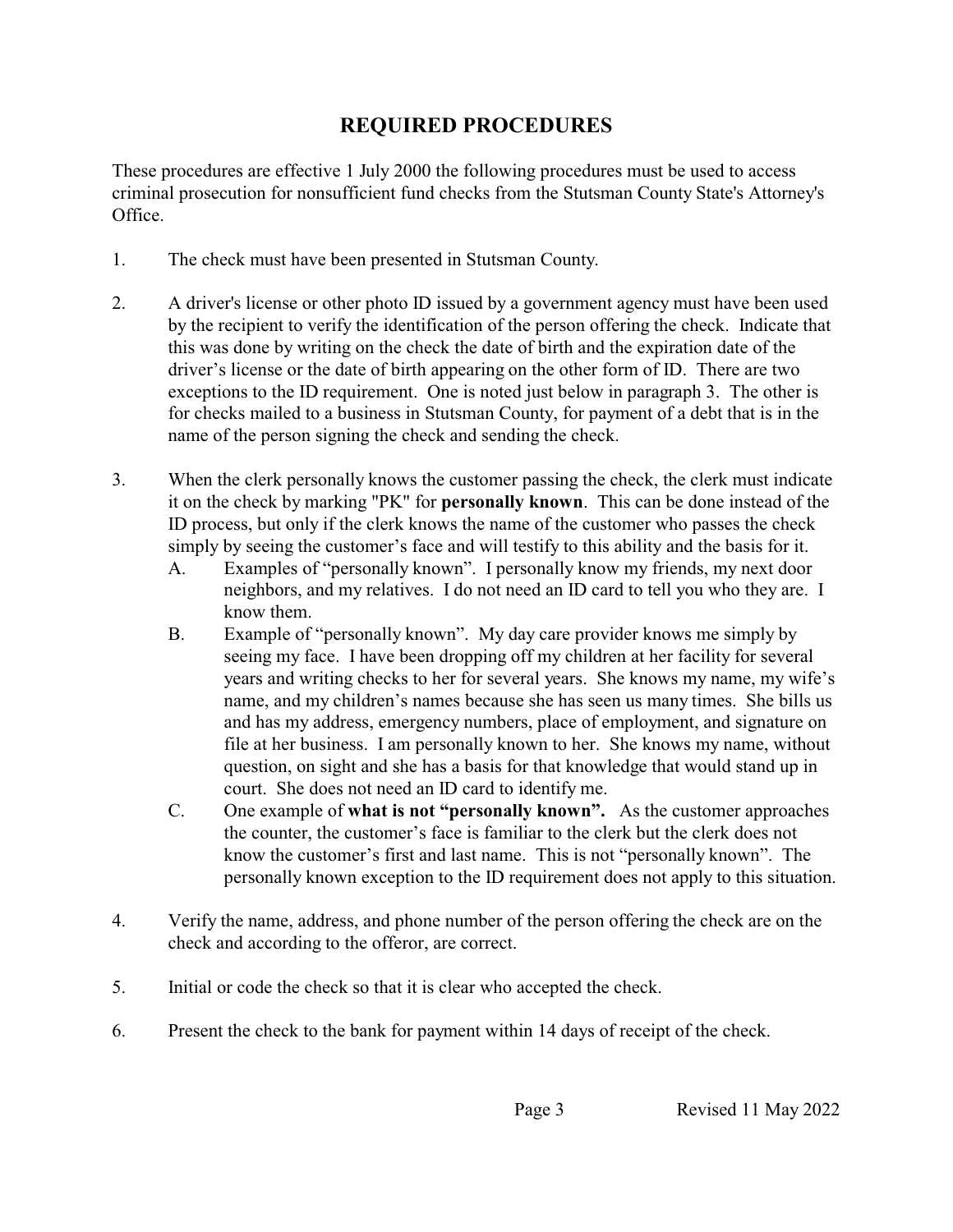- 7. Within 90 days of your bank refusing to pay you money for the check due to there being non-sufficient funds in the drawer's account, present the following items to the state's attorney's office
	- A. **The check** with the bank's markings on it showing it was refused due to nonsufficient funds (If you can't get the original check back from the bank, get us a copy with the bank's markings front and back and we'll try to work with that);
	- B. A completed *Stutsman County State's Attorney's Office Request for NSF Prosecution* **Form**.

C. A completed *N.D.C.C. § 31-15-05 Declaration in Support of Probable Cause*. North Dakota Century Code section 6-08-16(5) requires the complaint to be filed within 120 days of the banks first refusal of the check. The state's attorney needs to evaluate your packet, draft a charging document, forward your packet and the charging document to the court, and the judge needs to evaluate the packet and charge. There are lines of cases waiting both at the state's attorney's office and the judge's office. So, we need your packet in this office within 90 days of the bank's refusal.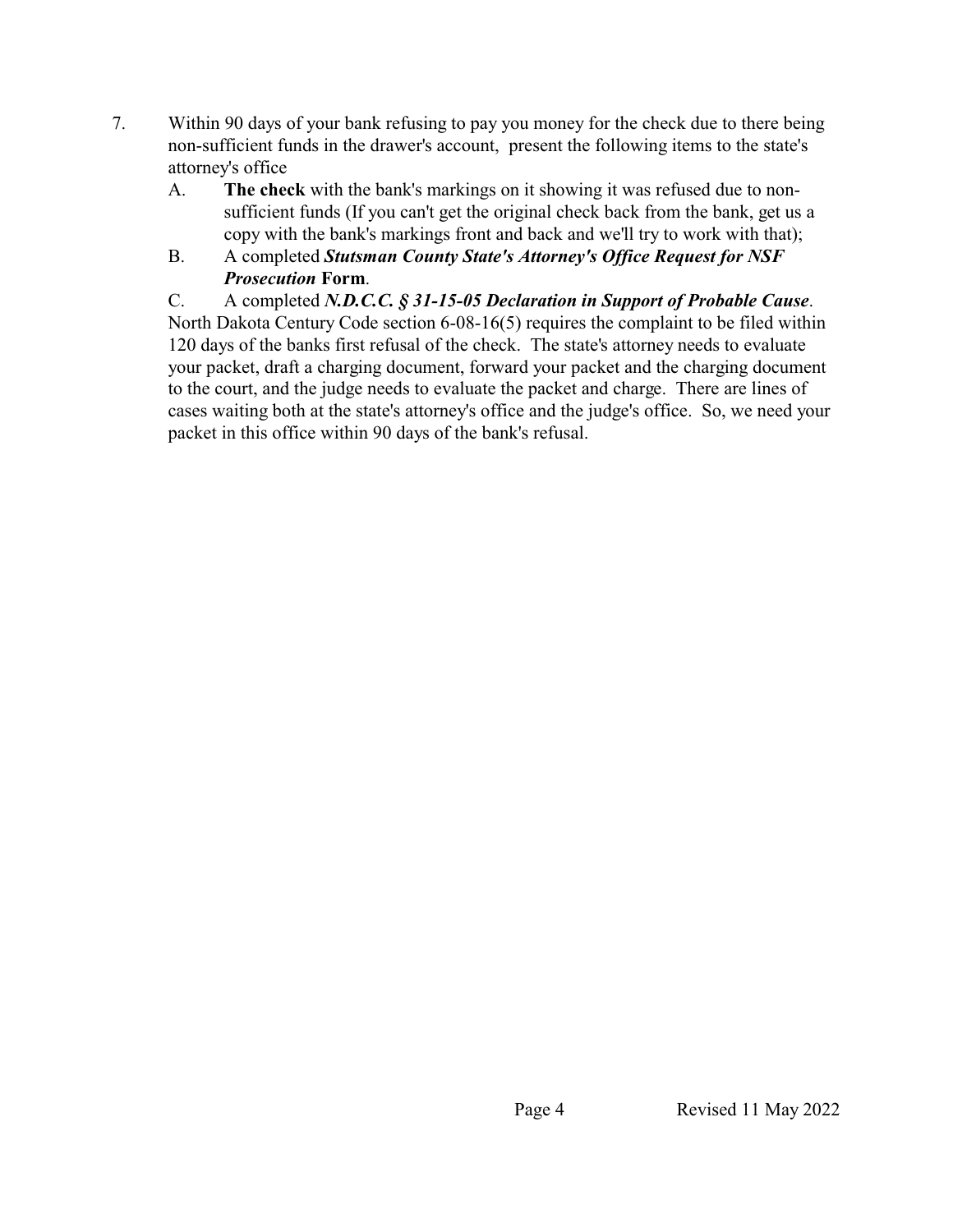# **FELONY NSF INFORMATION PAPER**

NSF checks over \$1,000 are felonies.

-After a felony complaint is signed, the defendant may be arrested.

-You will probably lose the defendant as a customer.

Felonies are criminal prosecutions; not civil collections.

-If all you want is your money back, hire a civil attorney.

-Once the NSF charge is filed, it **can not** be dismissed simply because the person paid the check. *State of ND v. Ohnstad*, 392 NW2d 389 (1986).

If a person is convicted of a C felony the defendant faces:

- -loss of right to own or possess firearms. Check passer is frequently adamantly opposed to losing firearm rights and fights the NSF charge tooth and nail to beat the charge and keep the firearm rights. That means a trial and you testifying.
- -5 years' imprisonment and/or \$10,000 fine

-23 conditions of probation including:

no alcohol, search clause–house & car, supervised probation fee of \$55/month

Felony prosecutions involve testifying

You will be subpoenaed to testify for the preliminary hearing and the trial. I expect you will be able to testify under oath to the information you provided on the request for prosecution form.

Court may be scheduled at a time that is inconvenient for you.

I have read this and I am want to go forward with a felony prosecution for NSF.

\_\_\_\_\_\_\_\_\_\_\_\_\_\_\_\_\_\_\_\_\_\_\_\_\_\_\_\_\_\_\_\_\_\_\_\_\_\_\_\_\_\_\_\_\_ Name date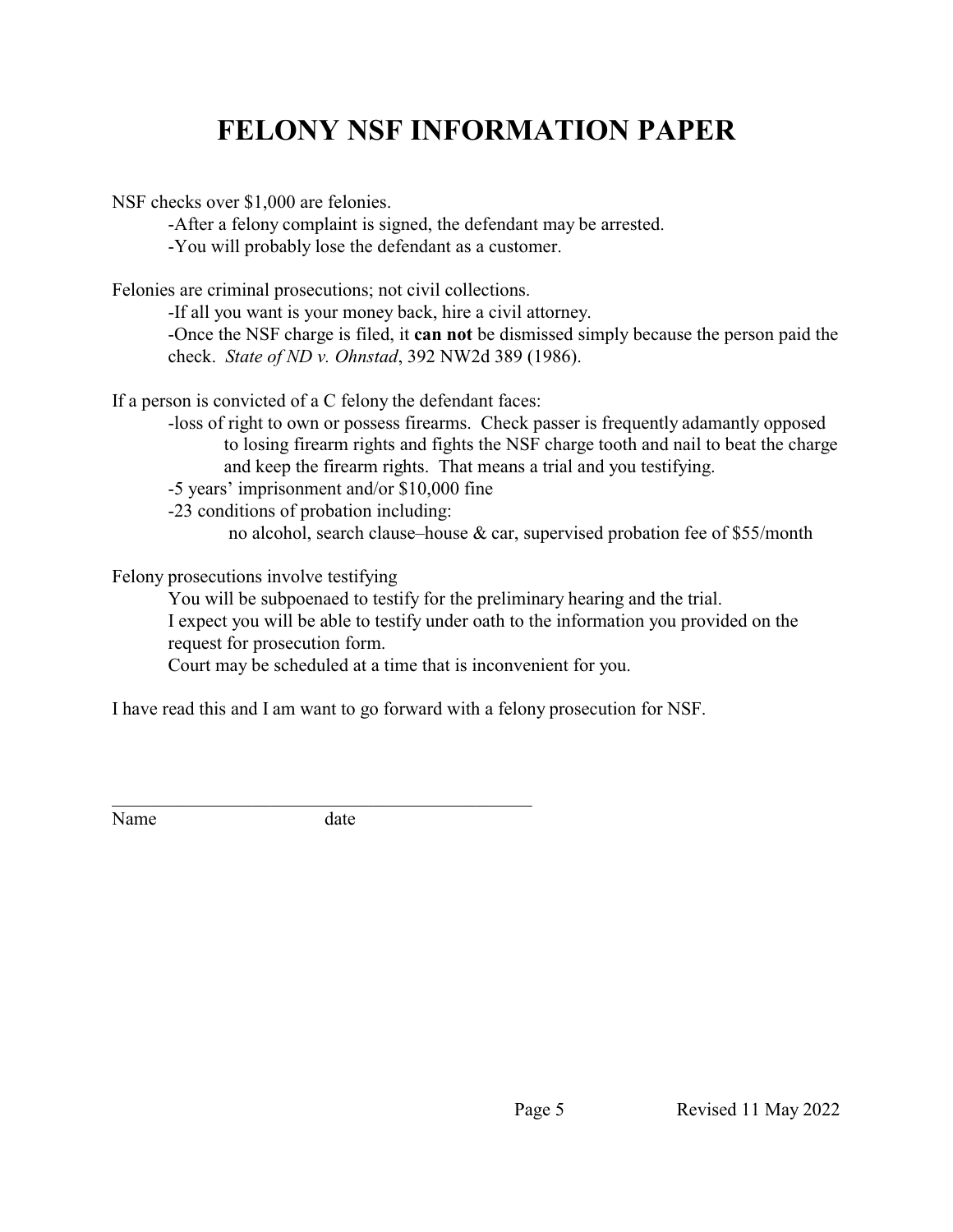## **STUTSMAN COUNTY STATE'S ATTORNEY'S OFFICE REQUEST FOR NSF PROSECUTION**

#### **DATA ON PERSON WHO PASSED THE CHECK**:

|                                                                                                       | $CHECK$ #:          | DATE OF CHECK:                                                                                                                                                                                                                                                                                                                                                                                                                                                                                                                                                                                 | AMOUNT:                                                                                                                                                                                                                                                                                                                                                             |  |  |
|-------------------------------------------------------------------------------------------------------|---------------------|------------------------------------------------------------------------------------------------------------------------------------------------------------------------------------------------------------------------------------------------------------------------------------------------------------------------------------------------------------------------------------------------------------------------------------------------------------------------------------------------------------------------------------------------------------------------------------------------|---------------------------------------------------------------------------------------------------------------------------------------------------------------------------------------------------------------------------------------------------------------------------------------------------------------------------------------------------------------------|--|--|
| circle one:                                                                                           | NSF                 |                                                                                                                                                                                                                                                                                                                                                                                                                                                                                                                                                                                                | Closed Account date closed:                                                                                                                                                                                                                                                                                                                                         |  |  |
|                                                                                                       |                     | DATA ON PERSON WHO ACCEPTED THE CHECK:                                                                                                                                                                                                                                                                                                                                                                                                                                                                                                                                                         |                                                                                                                                                                                                                                                                                                                                                                     |  |  |
|                                                                                                       |                     |                                                                                                                                                                                                                                                                                                                                                                                                                                                                                                                                                                                                |                                                                                                                                                                                                                                                                                                                                                                     |  |  |
|                                                                                                       |                     | ADDRESS:                                                                                                                                                                                                                                                                                                                                                                                                                                                                                                                                                                                       |                                                                                                                                                                                                                                                                                                                                                                     |  |  |
|                                                                                                       | (circle one) YES NO | we are unable to prosecute it. This person who accepted the check would be a state's witness.<br>FORM OF ID USED TO VERIFY PASSER'S IDENTITY:                                                                                                                                                                                                                                                                                                                                                                                                                                                  | CAN THE PERSON WHO ACCEPTED THE CHECK IDENTIFY THE PERSON WHO PASSED THE CHECK?<br>If the person who accepted the check can not identify the person who passed (not wrote; but passed) the check, then<br>If a driver's license is the form of ID given, what is the EXPIRATION DATE:<br>If other form of government ID was given, what is the DATE OF BIRTH ON ID: |  |  |
| yes<br>no<br>( )<br>( )<br>$\mathcal{E}$<br>$($ )<br>$\left( \quad \right)$<br>( )<br>( )<br>$\left($ | YOUR INFORMATION:   | () Was the check accepted in Stutsman County?<br>() Have you contacted the check passer or account owner by mail or phone?<br>() Was the check received on the date written on the face of the check?<br>() Was the check presented by you for payment by the bank within 14 days?<br>() Was the check post-dated?<br>() Was there an agreement to hold the check?<br>() Was the check a two party check?<br>() Is stopped payment the reason for refusal by the bank?<br>() Have you received other NSF checks from this passer?<br>() Has the check been turned over to a collection agency? | () Was this check mailed to you to pay a bill in the same name as the one on the check?<br>() () If you are a check collection agency, have you mailed a notice of dishonor to the passer?                                                                                                                                                                          |  |  |
|                                                                                                       |                     |                                                                                                                                                                                                                                                                                                                                                                                                                                                                                                                                                                                                | NAME: $\qquad \qquad$ PHONE #:                                                                                                                                                                                                                                                                                                                                      |  |  |
|                                                                                                       |                     |                                                                                                                                                                                                                                                                                                                                                                                                                                                                                                                                                                                                | TITLE: STORE: STORE: STORE: STORE: STORE: STORE: STORE: STORE: STORE: STORE: STORE: STORE: STORE: STORE: STORE: STORE: STORE: STORE: STORE: STORE: STORE: STORE: STORE: STORE: STORE: STORE: STORE: STORE: STORE: STORE: STORE                                                                                                                                      |  |  |
|                                                                                                       |                     |                                                                                                                                                                                                                                                                                                                                                                                                                                                                                                                                                                                                | STORE ADDRESS:<br>Plasse potificus if restitution is received or if your address changes                                                                                                                                                                                                                                                                            |  |  |

Please notify us if restitution is received or if your address changes.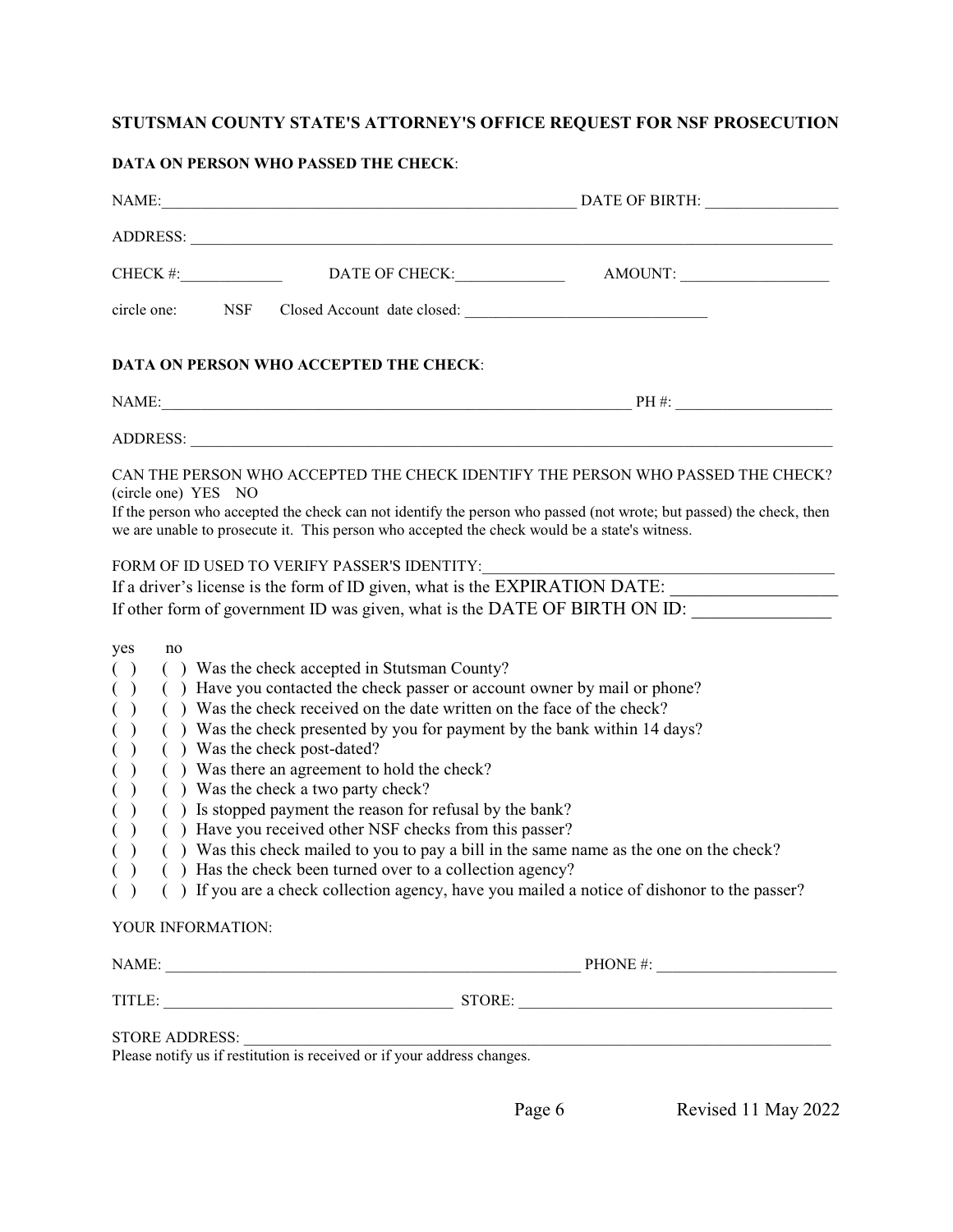Fritz's forms\Declaration in support of probable cause 2022 05 11 NSF Check

| IN DISTRICT COURT               |
|---------------------------------|
| SOUTHEAST JUDICIAL DISTRICT     |
|                                 |
| N.D.C.C. § 31-15-05 Declaration |
| in Support of Probable Cause    |
|                                 |
|                                 |
|                                 |
| 47 2022 CR                      |
|                                 |
|                                 |

- 1. Attached and incorporated by reference herein are documents supporting the claim that the defendant committed the offense of issuing a check or draft without sufficient funds or credit, conduct prohibited by North Dakota Century Code section 6-08-16.
- 2. I declare, under penalty of perjury under the law of North Dakota, that the content of the incorporated attached documents in support of probable cause are true and correct.
- 3. I declare, under penalty of perjury under the law of North Dakota, that the foregoing is true and correct.

\_\_\_\_\_\_\_\_\_\_\_\_\_\_\_\_\_\_\_\_\_\_\_\_\_\_\_\_\_\_\_\_\_\_\_\_\_\_\_\_\_\_\_\_\_\_\_\_\_\_\_\_\_\_\_\_\_\_\_\_\_\_\_\_\_\_\_\_\_\_\_\_\_\_\_\_.

| Signed on the | day of |  |  |
|---------------|--------|--|--|
|---------------|--------|--|--|

(location)

printed name of Declarant

 $\overline{\phantom{a}}$  , and the set of the set of the set of the set of the set of the set of the set of the set of the set of the set of the set of the set of the set of the set of the set of the set of the set of the set of the s

 $\overline{\phantom{a}}$  , and the set of the set of the set of the set of the set of the set of the set of the set of the set of the set of the set of the set of the set of the set of the set of the set of the set of the set of the s

signed name of Declarant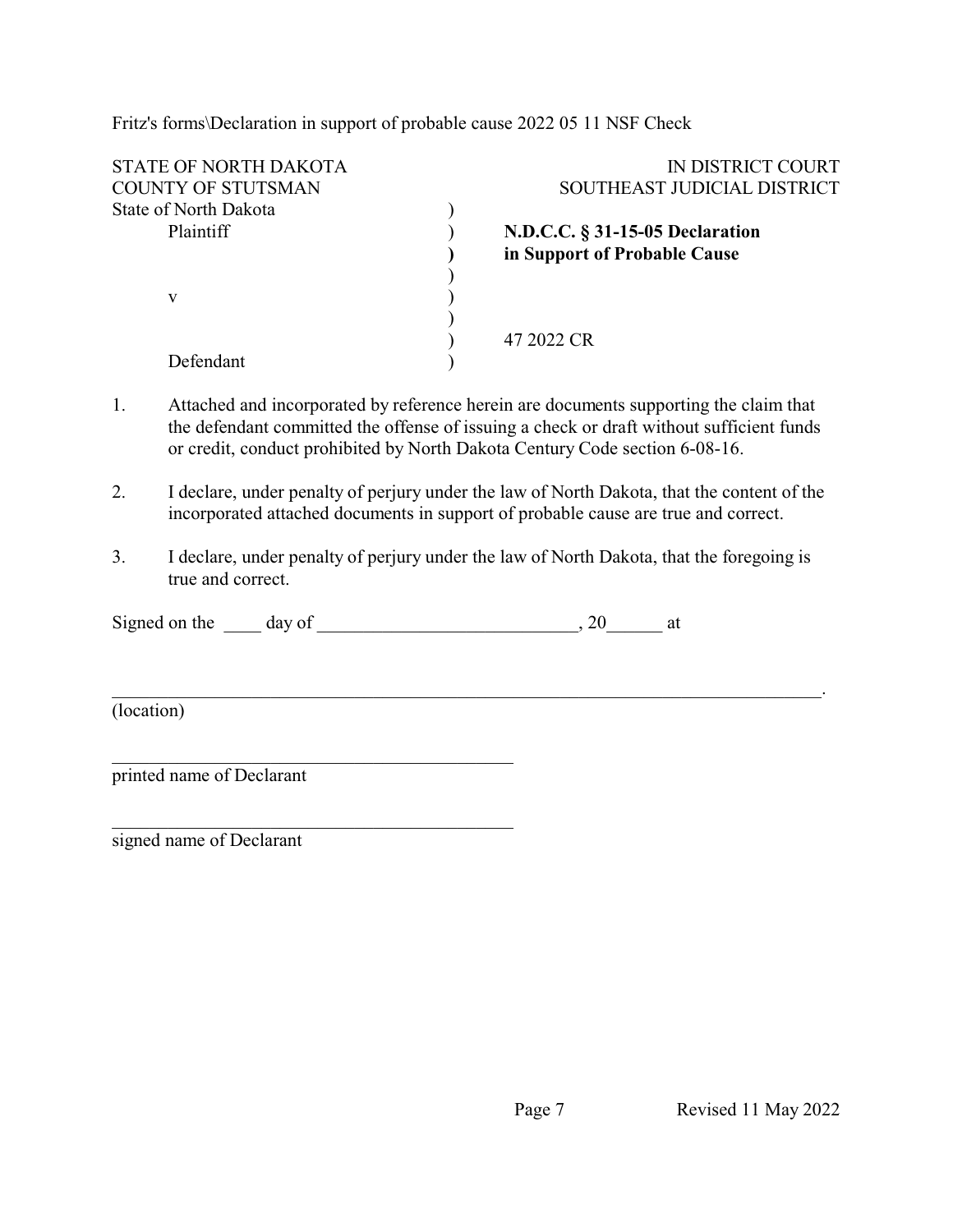# **FRAMEWORK FOR NONSUFFICIENT FUND CHECK PROSECUTION**

When you request prosecution of an nonsufficient fund (NSF) check and provide us with the check, the *Stutsman County State's Attorney's Office Request for NSF Prosecution* Form, and the *N.D.C.C. § 31-15-05 Declaration in Support of Probable Cause*, we'll evaluate the packet and if there are no obvious problems, prepare a charging document.

We advance the packet to a judge for evaluation. If the judge approves filing of the charge, the defendant is usually summoned to court.

At the initial appearance, the judge informs the defendant of his/her rights. In misdemeanor and felony cases a defendant may request court appointed counsel. When the defendant is indigent counsel is provided to the defendant at government expense. Our witness coordinator contacts you and notifies you of the date of trial. The prosecutor subpoenas the person from your business who accepted the check and for a representative from the defendant's bank.

If the defendant pleads guilty, the normal sentence includes an order to pay restitution to the business. Restitution is sent to the clerk of court's office, not directly to the business. The clerk tracks how much restitution was received and disperses restitution to the business. This way the court knows if the defendant failed to make restitution and may consider holding a contempt hearing for failure to make payments as scheduled.

After a charge is approved by the judge, we do not dismiss it prior to prosecution just because the check is paid. The North Dakota Supreme Court held that a policy of dismissing charges because the check amount is paid to the merchant is a policy that violates equal protection. State v. Wilt, 371 N.W.2d 159 (N.D. 1985). What that means is, once you start the process, you are in it until the end. This is more than a collection process. It's a criminal prosecution such as impingement on the right to possess firearms. If you are only looking for collection, you may be in the wrong place.

If you use a collection agency, they must use the processes outline in N.D.C.C. section 6-08- 16(4) and 6-08-16(5).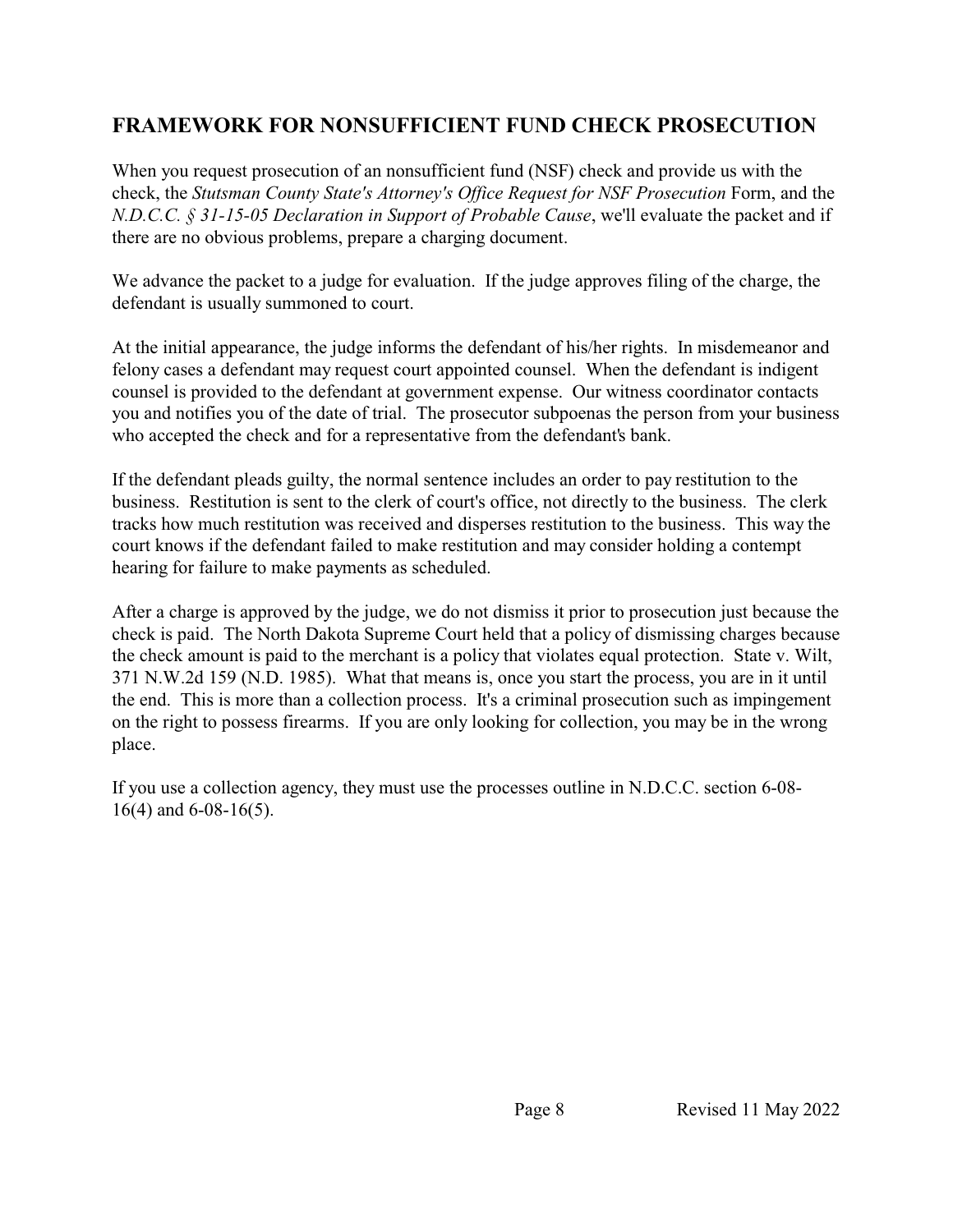#### **North Dakota Century Code Section 6-08-16 - Issuing check or draft without sufficient funds or credit - Notice - Time limitation - Financial liability - Penalty**

- 1. A person may not, for that person, as the agent or representative of another, or as an officer or member of an organization, make, draw, utter, or deliver any check, draft, or order, or authorize an electronic funds transfer, for the payment of money upon a bank, banker, or depository, if at the time of the making, drawing, uttering, electronically authorizing, or delivery, or at the time of presentation for payment, if the presentation for payment is made within fourteen days after the original delivery thereof, there are not sufficient funds in or credit with the bank, banker, or depository to meet the check, draft, electronic funds transfer, or order in full upon its authorized presentation. Violation of this subsection is:
	- a. An infraction if the amount of insufficient funds or credit is not more than one hundred dollars;
	- b. A class B misdemeanor if the amount of insufficient funds or credit is more than one hundred dollars but not more than five hundred dollars, or if the individual has pled guilty or been found guilty of a violation of this section within three years of issuing an insufficient funds check, draft, or order;
	- c. A class A misdemeanor if the amount of insufficient funds or credit is more than five hundred dollars but not more than one thousand dollars, or if the individual has pled guilty or been found guilty of two violations of this section within three years of issuing an insufficient funds check, draft, or order; or
	- d. A class C felony if the amount of insufficient funds or credit is more than one thousand dollars, or an individual has pled guilty or been found guilty of three or more violations of this section within five years of willfully issuing an insufficient funds check, draft, or order.
- 2. The grade of an offense under this section may be determined by individual or aggregate totals of insufficient funds checks, drafts, electronic funds transfer authorizations, or orders.
	- a. In addition to the criminal penalty, the person is liable for collection fees or costs not in excess of forty dollars which are recoverable by the holder of the check, draft, electronic funds transfer authorization, or order or by the holder's agent or representative. If the holder of the check, draft, electronic funds transfer authorization, or order or the holder's agent or representative uses the automated clearinghouse network to collect the collection fees or costs, that person shall comply with the network's rules and requirements. If the state's attorney or holder determines the person identified as the issuer of the instrument did not make, draw, utter, or deliver the instrument in violation of this section but instead is the victim of fraud, that state's attorney or holder shall provide the holder or the holder's agent or representative written notice of the fraud and upon receipt of the notice that holder or the holder's agent or representative may not collect fees or costs under this subdivision.
	- b. A collection agency shall reimburse the original holder of the check, draft,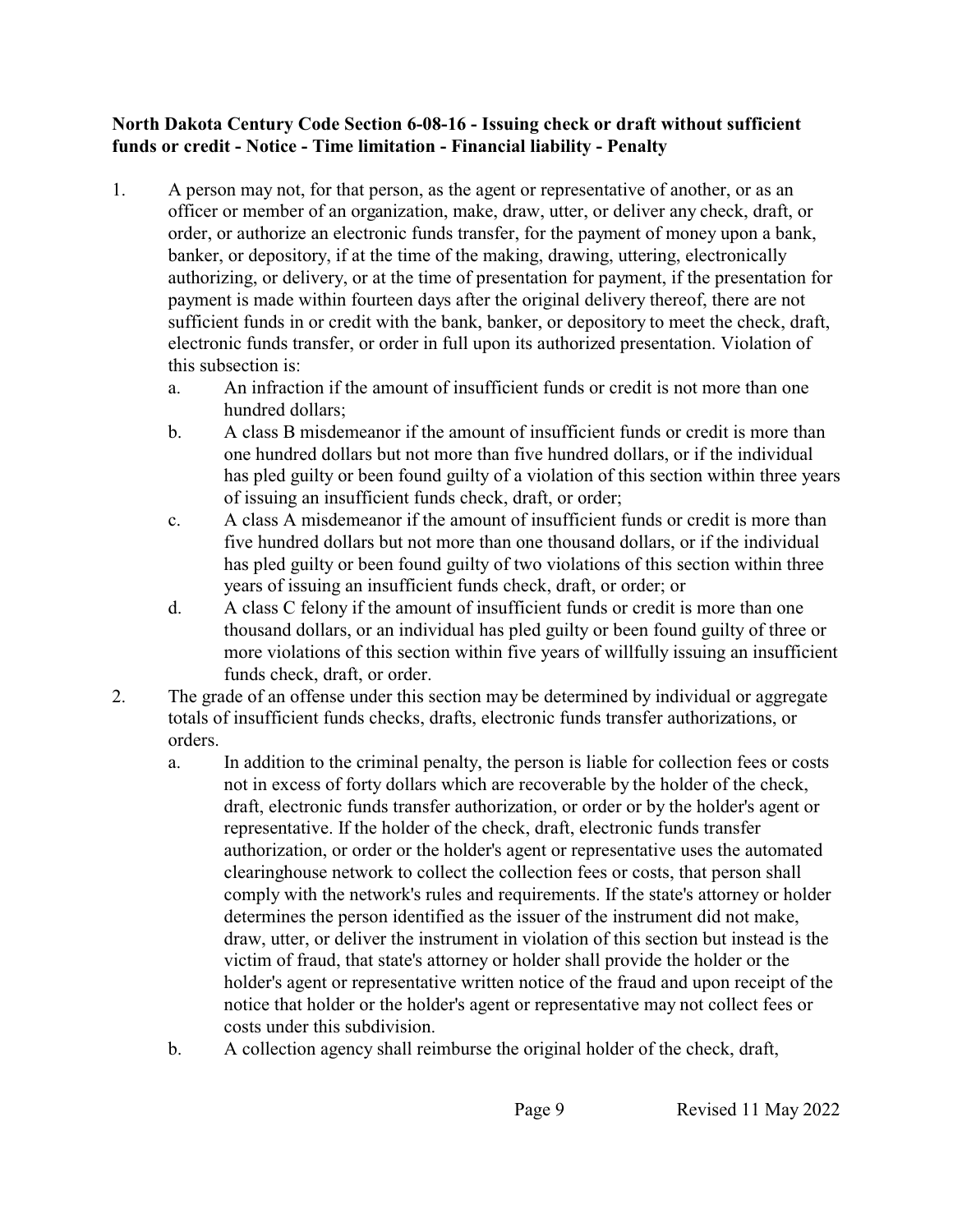electronic funds transfer authorization, or order any additional charges assessed by the depository bank of the check, draft, electronic funds transfer authorization, or order if recovered by the collection agency.

- c. If the person does not pay the instrument in full and any collection fees or costs not in excess of forty dollars within ten days from receipt of the notice of dishonor provided for in subsection 4, the holder of the check, draft, electronic funds transfer authorization, or order or the holder's agent or representative is entitled to bring a civil action to recover a civil penalty. The civil penalty is payment to the holder of the instrument or the holder's agent or representative the lesser of two hundred dollars or three times the amount of each instrument.
- d. The court may order an individual convicted under this section to undergo an evaluation by a licensed gaming, alcohol, or drug addiction counselor.
- 3. The word "credit" as used in this section means an arrangement or understanding with the bank, banker, or depository for the payment of the check, draft, electronic funds transfer authorization, or order. The making of a postdated check knowingly received as such, or of a check issued under an agreement with the payee that the check would not be presented for payment for a time specified, does not violate this section.
- 4. A notice of dishonor may be mailed by the holder of the check upon dishonor or by the holder's agent or representative upon dishonor. Proof of mailing may be made by return receipt or by an affidavit of mailing signed by the individual making the mailing. The notice must be in substantially the following form:

Notice of Dishonored Check

| Date                                                                                                                                                                                                                           |                                                                                           |                                              |
|--------------------------------------------------------------------------------------------------------------------------------------------------------------------------------------------------------------------------------|-------------------------------------------------------------------------------------------|----------------------------------------------|
|                                                                                                                                                                                                                                | Name of Issuer                                                                            |                                              |
| <b>Street Address</b>                                                                                                                                                                                                          |                                                                                           |                                              |
| City and State experience of the state of the state of the state of the state of the state of the state of the                                                                                                                 |                                                                                           |                                              |
|                                                                                                                                                                                                                                |                                                                                           |                                              |
| drawn on the service of the service of the service of the service of the service of the service of the service of the service of the service of the service of the service of the service of the service of the service of the |                                                                                           | Bank of $\overline{\qquad}$ in the amount of |
|                                                                                                                                                                                                                                | has been returned unpaid with the notation the payment has been refused                   |                                              |
|                                                                                                                                                                                                                                | because of nonsufficient funds. Within ten days from the receipt of this notice, you must |                                              |
|                                                                                                                                                                                                                                | pay or tender to _________________________________(Holder or agent or representative)     |                                              |
|                                                                                                                                                                                                                                | sufficient moneys to pay such instrument in full and any collection fees or costs not in  |                                              |
| excess of forty dollars.                                                                                                                                                                                                       |                                                                                           |                                              |

The notice of dishonor also may contain a recital of the penal provisions of this section and the possibility of a civil action to recover any collection fees or costs or civil penalty authorized by this section.